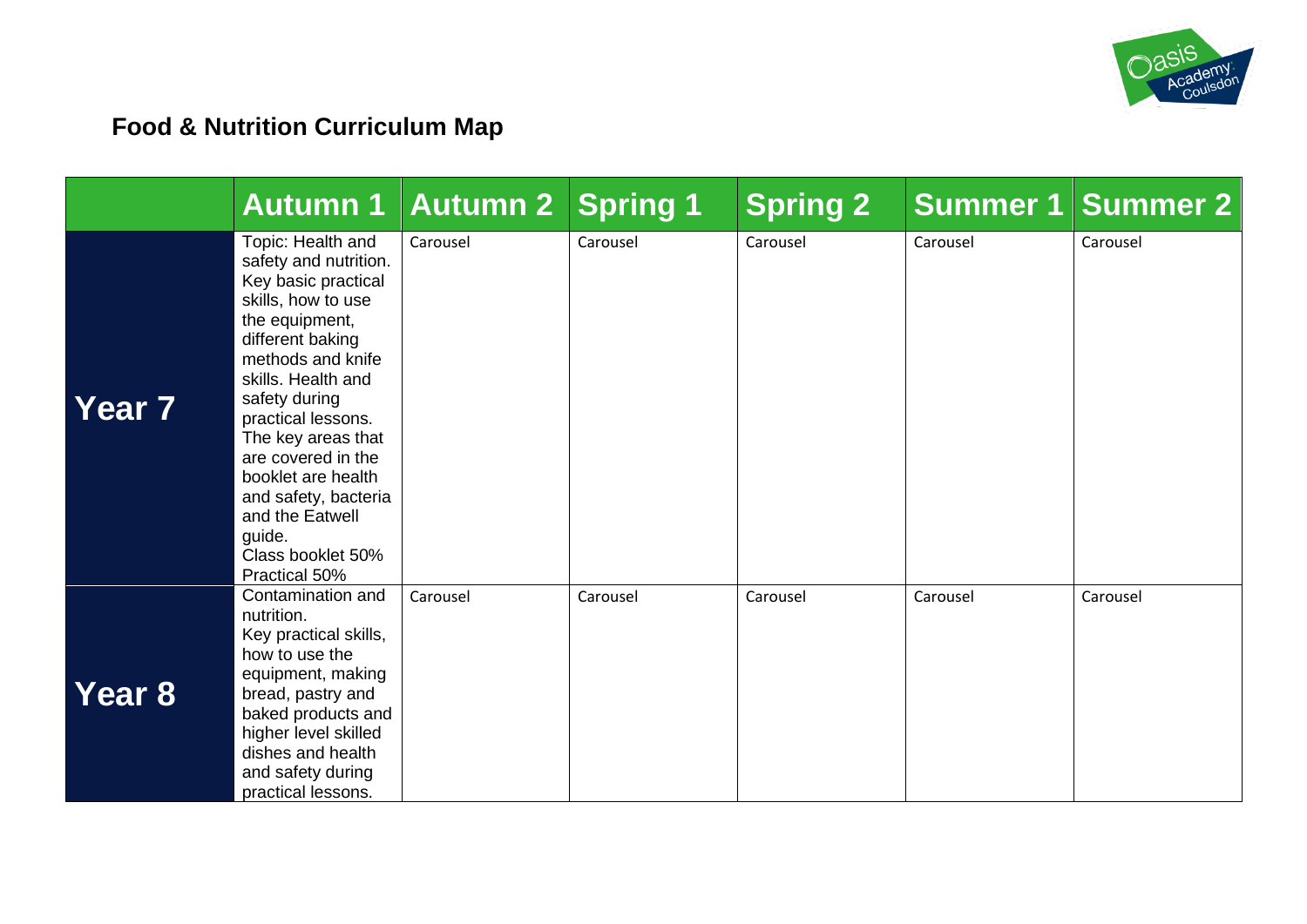

|        | The key areas that<br>are covered in the<br>booklet are health<br>and safety,<br>bacterial<br>contamination,<br>macro and micro<br>nutrient and the<br>stages of life.<br>Class booklet 50%<br>Practical 50%                                                                                                                                                |          |          |          |          |          |
|--------|-------------------------------------------------------------------------------------------------------------------------------------------------------------------------------------------------------------------------------------------------------------------------------------------------------------------------------------------------------------|----------|----------|----------|----------|----------|
| Year 9 | environmental and<br>sustainability.<br>Key practical skills:<br>making fresh pasta,<br>pastry and bread<br>skills. The key<br>areas that are<br>covered in the<br>booklet are stages<br>of life linked to<br>emotion and social<br>aspects, food<br>choices,<br>environmental and<br>sustainability and<br>religion.<br>Class booklet 50%<br>Practical 50% | Carousel | Carousel | Carousel | Carousel | Carousel |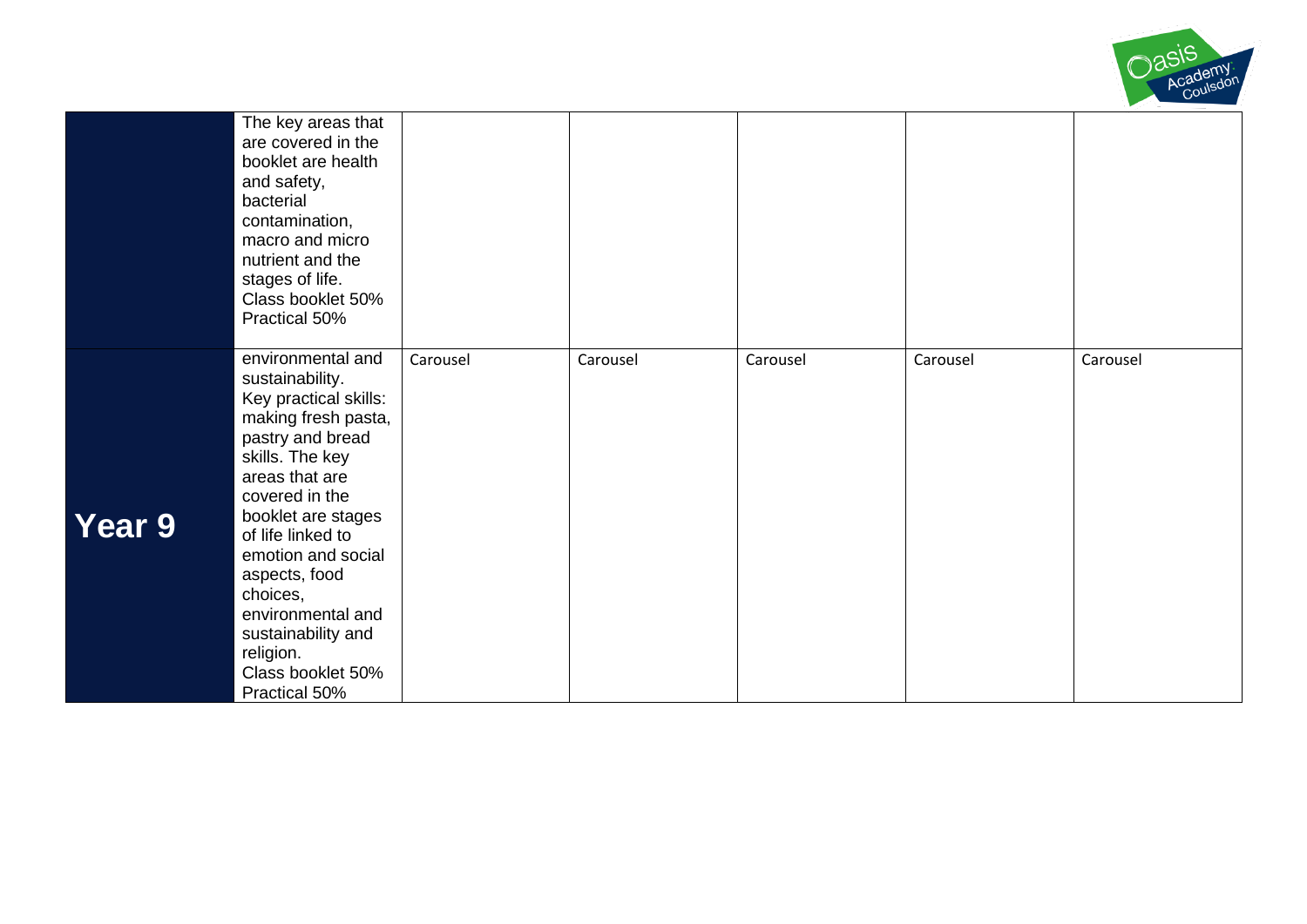

| Year 10 | AQA food<br>Preparation and<br>nutrition.<br>Sensory perception<br>& food choice.<br>Health issues. Heat<br>transference.<br><b>Macronutrients</b><br>revision. During the<br>practical lessons<br>we are making high<br>skilled dishes and<br>making, covering,<br>and decorating a<br>Christmas cake. | Seasonal and<br>cultural dishes,<br>Christmas cake<br>designs. During the<br>practical lessons<br>we are making high<br>skilled dishes and<br>making, covering,<br>and decorating a<br>Christmas cake. | Bacteria, good food<br>handling practices<br>and Food<br>Provenance.<br><b>Practical lessons</b><br>continuation of<br>mastering high<br>level skills. | NEA2 Mock.<br><b>Practical lessons</b><br>continuation of<br>mastering high<br>level skills. | NEA 2 Mock,<br>Revision for the<br>Mock exam in<br>June. Practical<br>lessons<br>continuation of<br>mastering high<br>level skills. | Processing, primary<br>and secondary<br>foods, religion,<br>environmental<br>issues. |
|---------|---------------------------------------------------------------------------------------------------------------------------------------------------------------------------------------------------------------------------------------------------------------------------------------------------------|--------------------------------------------------------------------------------------------------------------------------------------------------------------------------------------------------------|--------------------------------------------------------------------------------------------------------------------------------------------------------|----------------------------------------------------------------------------------------------|-------------------------------------------------------------------------------------------------------------------------------------|--------------------------------------------------------------------------------------|
| Year 11 | Students start the<br>NEA 2 course work<br>on the 1st<br>September.                                                                                                                                                                                                                                     | Continuation of the<br>NEA2 and 3-hour<br>practical exam.                                                                                                                                              | Start revision for<br>the written GCSE<br>exam. Nutrients.                                                                                             | Revision topics:<br>moral and ethical<br>issues, recycling,<br>starch, water.                | Primary and<br>secondary foods,<br>good food handling<br>practices, special<br>diets and buying<br>and storing foods.               | <b>GCSE Exam.</b>                                                                    |